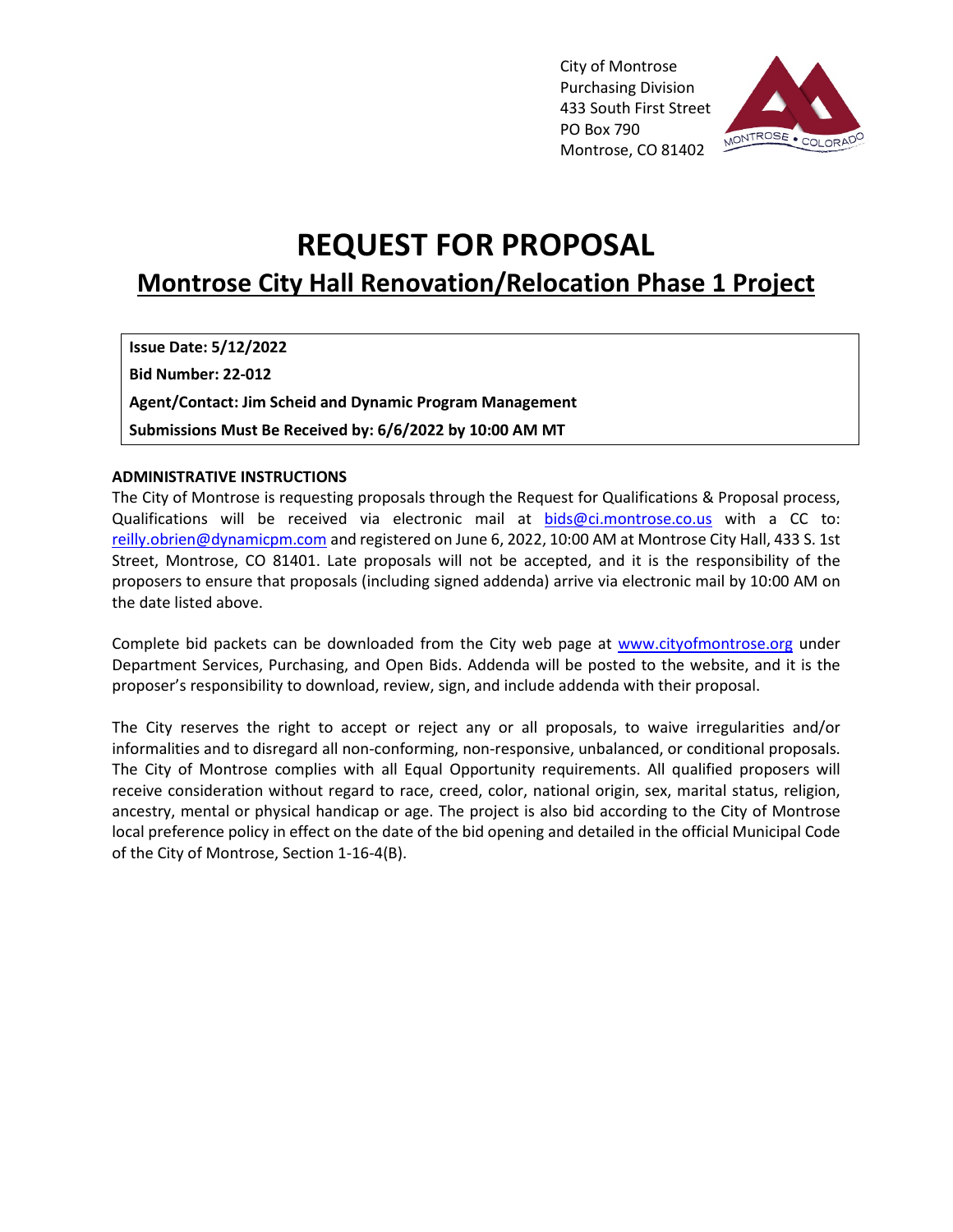# **GENERAL TERMS AND CONDITIONS**

These General Terms and Conditions apply to all Offers made to the City of Montrose (hereafter "City") by all prospective vendors/proposers (herein after referred to as "Bidder") regarding City Solicitations including, but not limited to, Invitations to Bid, Requests for Proposals, Requests for Quotes, and Requests for Qualifications (hereafter "Solicitation" or Bid Solicitation).

## **A. CONTENTS OF BID**

- 1. Bidders shall thoroughly read the project requirements and specifications, and shall examine any drawings and documents which may be incorporated into the Bid documents. As Bid documents frequently change for each Solicitation, veteran Bidders shall not assume that this Solicitation contains the same terms and conditions that were supplied in prior Solicitations. The City is not obligated to identify either minimal or substantial modifications to Bid documents.
- 2. Bidders shall make all investigations necessary to thoroughly inform themselves regarding the plant and facilities affected by the delivery of services, materials, and equipment as required by the Bid conditions. No plea of ignorance by the Bidder of conditions that exist, or may hereafter exist, as a result of failure to fulfill the requirements of the contract documents, will be accepted as the basis for varying the requirements of the City or the compensation to the Bidder.
- 3. Bidders are advised that all City contracts are subject to all legal requirements contained in City Ordinances and State and Federal Statutes governing purchasing activities.
- 4. Bidders are required to state the exact intentions of their offer to the City via this Solicitation and must indicate any variances to the terms, conditions, and specifications of this Solicitation, no matter how slight. If variations are not stated in the Bidder's Offer, it shall be construed that the Bidder's Offer fully complies with all conditions identified in this Solicitation.

# **B. CLARIFICATION AND MODIFICATION OF BID SOLICITATION**

- 1. Apparent silence or omissions within this Bid Solicitation regarding a detailed description of the materials and services to be provided shall be interpreted to mean that only the best commercial practices are to prevail and that only materials and workmanship of first quality are to be used.
- 2. If any Bidder contemplating submitting a Proposal under this Solicitation is in doubt as to the true meaning of the specifications, the Bidder must submit a written e-mail request for clarification to the City's Agent/Contact. The Bidder submitting the request will be responsible for ensuring that the City receives the request by the clarification deadline listed in the attached Request for Qualifications & Proposal.
- 3. Any official interpretation of the Bid Solicitation must be issued in writing by the City's Agent/Contact who is authorized to act on behalf of the City, or by the City's Legal Department. The City shall not be responsible for other interpretations offered by employees of the City who are not authorized to act on behalf of the City for this project.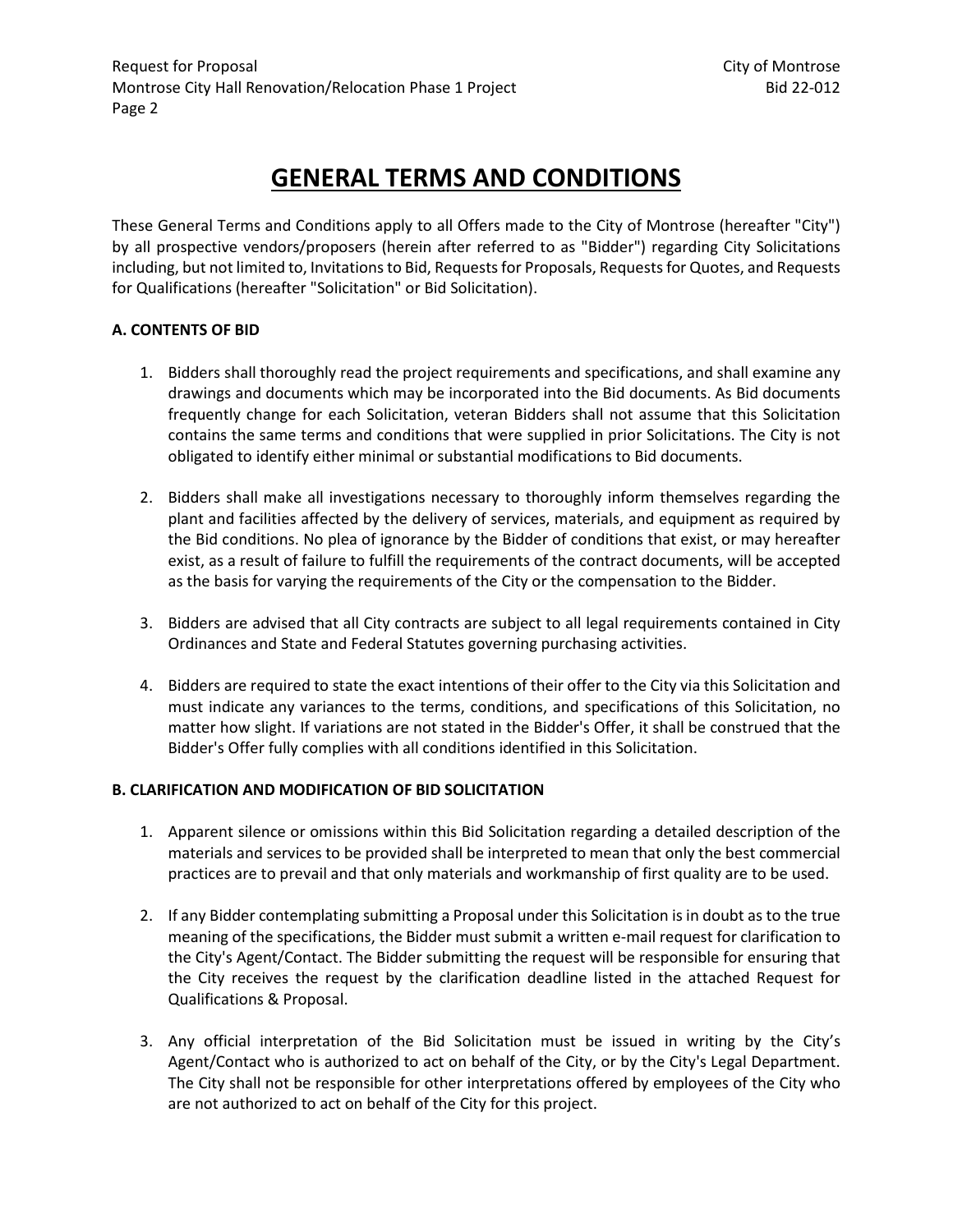4. If necessary, the City may issue a written addendum to clarify or inform of substantial changes which impact the technical submission of Bids. Addenda will be posted to the website, and it is the Bidder's responsibility to download addenda. The Bidder shall certify its receipt of the addendum by signing the addendum and returning it with its Bid. In the event of a conflict with the original Bid Solicitation documents, addenda shall supersede all other documents to the extent specified. Subsequent addenda shall govern over prior addenda only to the extent specified.

## **C. PRICING, COLLUSION, AND TAXES**

- 1. Current Prices. Bid Proposals must be fixed and firm unless stated otherwise in the Bid Solicitation.
- 2. Discounts. Discounts shall not be considered in determining the lowest net cost for Bid evaluation purposes. Payment terms shall be as set forth in any contract executed between the City and the Bidder. Payment by the City is deemed to be made on the date of the mailing of the check, or as otherwise set forth in any contract executed between the City and the Bidder.
- 3. Collusion. The Bidder, by affixing its signature to this Proposal, certifies that its Proposal is made without previous understanding, agreement, or connection either with any persons, or entities offering a Bid for the same items, or with the City. The Bidder also certifies that its Bid is in all respects fair, without outside control, collusion, fraud, or otherwise illegal action. To ensure integrity of the City's public procurement process, all Bidders are hereby placed on notice that any and all Bidders who falsify the certifications required in conjunction with this section shall be prosecuted to the fullest extent of the law.
- 4. It shall be understood and agreed that Bid Offers submitted by persons and entities are done so independently of any other offers, and that Bidders will not knowingly participate in solicitations where there exists a conflict of interest with their entity and a member of City staff or their immediate family.
- 5. Taxes. Bidders will neither include Federal, State, nor applicable Local excise or sales taxes in bid prices, as the City is exempt from payment of such taxes. The Colorado Department of Revenue, Certification of Exemption for Colorado State Sales/Use Tax account number for the City of Montrose is 98-01805-0000. An exemption certificate will be provided, where applicable, upon request.

#### **D. PREPARATION AND SUBMISSION OF BID**

1. The City desires to receive a clear, concise, economical presentation of the vendor's proposal. Candidates for this Request for Qualification and Proposal for professional services shall submit the following by electronic mail to bids@ci.montrose.co.us with a CC to: reilly.obrien@dynamicpm.com by 10:00 AM Mountain Time on June 6, 2022.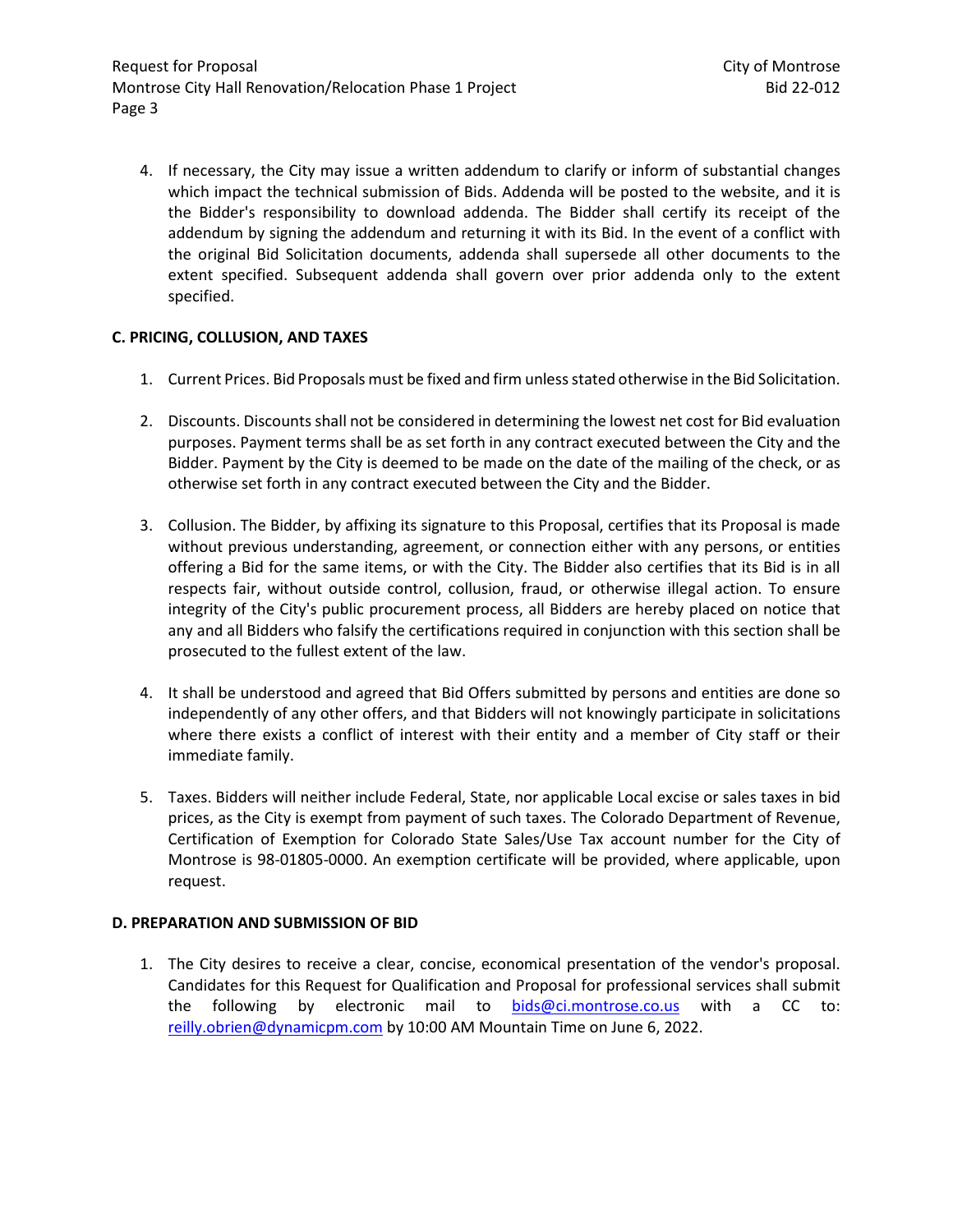- 2. Qualifications Packages must contain an electronic signature of an authorized agent of the Bidder. If the Bidder or its lawful agent fails to sign the Bid Proposal Form, its Bid shall be considered nonresponsive and ineligible for award.
- 3. Unit prices shall be provided by the Bidder on the Bid Proposal Form when required in conjunction with the prescribed method of award. The Bidder shall enter "No Bid" for each item where a unit price will not be offered. Where there is a discrepancy between the unit price and the extension of prices, the unit price shall prevail.
- 4. The delivery and/or completion date(s) provided by the Bidder, if required, must be stated in calendar days, following receipt of order/contract or official notice to proceed.
- 5. All information and supplemental documentation required in conjunction with this Bid shall be furnished by the Bidder with its Bid Proposal. If the Bidder fails to supply any required information or documents, the City, in its sole discretion, may consider the Proposal non-responsive.
- 6. The accuracy of the Bid is the sole responsibility of the Bidder. No changes in the Proposal shall be allowed after the submission deadline, except when the Bidder can show clear and convincing evidence that an unintentional factual mistake was made, including the nature of the mistake and the price actually intended.
- 7. The electronic submittal shall clearly identify the bid number and title when submitted to the City. The Bidder shall also include its name and address with the electronic submittal.
- 8. Bidders who qualify their Proposals by including alternate contractual provisions should be aware that the City does not negotiate the terms of its contracts and will ordinarily declare such Bid Proposals non-responsive. Once bids have been opened, the City shall not consider any subsequent submissions of alternate terms and conditions.
- 9. Insurance certificates are required after a Notice of Award has been issued. Costs for additional coverage must be accounted for in the Bidder's proposal cost.
- 10. Bid Proposals received after the submission due date and time prescribed for the solicitation shall not be considered.

#### **E. VENDOR APPLICATION AND RETENTION ON BIDDERS' LIST**

The City does not maintain a bidder's list. Register to receive an automated email notification of new bids by visiting www.cityofmontrose.org - Department Services - Purchasing – Bid Notification.

#### **F. MODIFICATION OR WITHDRAWAL OF LEGITIMATE OFFERS**

1. Bidder offers may be modified in the form of an official written notice, and must be received prior to the due time and date set forth in the Bid Solicitation. Each modification submitted must have the Bidder's name and return address and the applicable bid number and title clearly included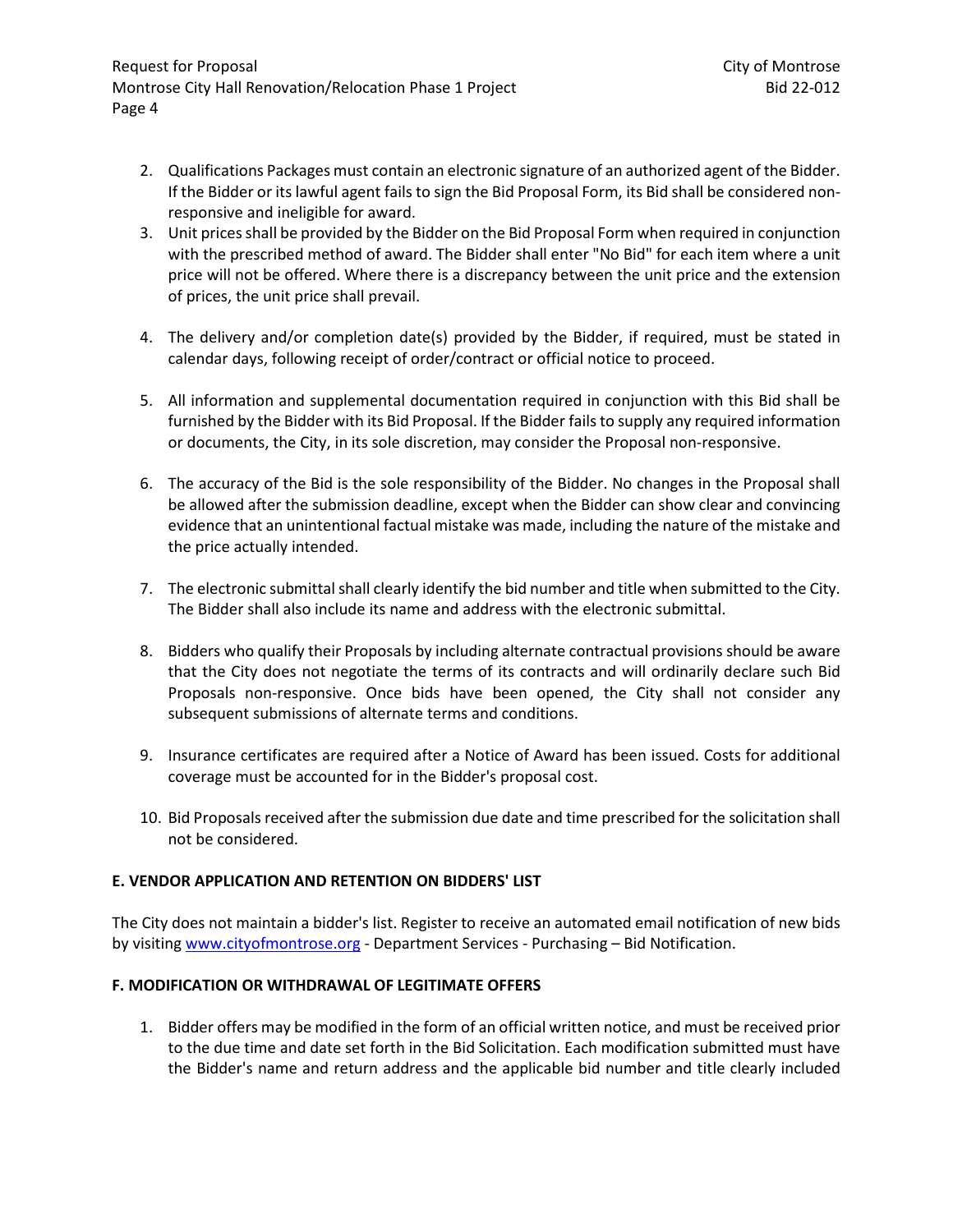with the electronic submittal. If more than one modification is submitted, the modification bearing the latest date of receipt by the City will be considered the valid modification.

- 2. Bids may be withdrawn prior to the due time and date set for the Solicitation, provided it is in the form of an official, authorized written request.
- 3. Proposals may not be modified or withdrawn after the due date and time set for the Bid opening for a period of ninety (90) calendar days. If a Bid Proposal is modified or withdrawn by the Bidder during this ninety (90) day period, the City may, at its option, place the Bidder on suspension and may not accept any further Bid Proposals from the Bidder for a period set by the City following the Bidder's modification or withdrawal of its Proposal. The City may reject an offer, in whole or in part, as set forth in the City of Montrose Municipal Code and the City's Procurement Manual.

#### **G. EVALUATION OF OFFERS**

- 1. Offers shall be evaluated based upon their responses to the questions and requests for information in this Bid Solicitation, and based upon whether and to what degree they comply with the instructions set forth herein. Thoroughness, accuracy, veracity, and professionalism in the responses shall be taken into account.
- 2. The City may, in its sole and absolute discretion:
	- a. Reject any and all, or parts of any or all, Bid Proposals submitted by prospective Bidders;
	- b. Re-advertise this Solicitation;
	- c. Postpone or cancel the Bid process for this Solicitation;
	- d. Waive any irregularities or technicalities in proposals received in conjunction with this Solicitation;
	- e. Determine the criteria and process whereby Proposals are evaluated and awarded.
- 3. A Proposal may not be accepted from, nor any contract be awarded to, any person or entity which is in arrears to the City upon any debt or Contract or which is in default as surety or otherwise upon any obligation to the City.
- 4. No Contract shall be awarded to any person or entity which has failed to perform faithfully any previous contract with the City, the State or Federal government for a minimum period of one (1) year after said previous Contract was terminated for cause.
- 5. A Proposal may not be accepted from, nor any Contract awarded to, any person or entity which has pending litigation against the City at the date and time of the Bid Opening.

#### **H. AWARD OF CONTRACT**

1. The City's Agent/Contact is authorized to manage initial contacts regarding any protest of the solicitation or award of a City contract, or any claim arising out of the performance of a City contract, with the City Manager's approval. Any actual or prospective Bidder or Contractor who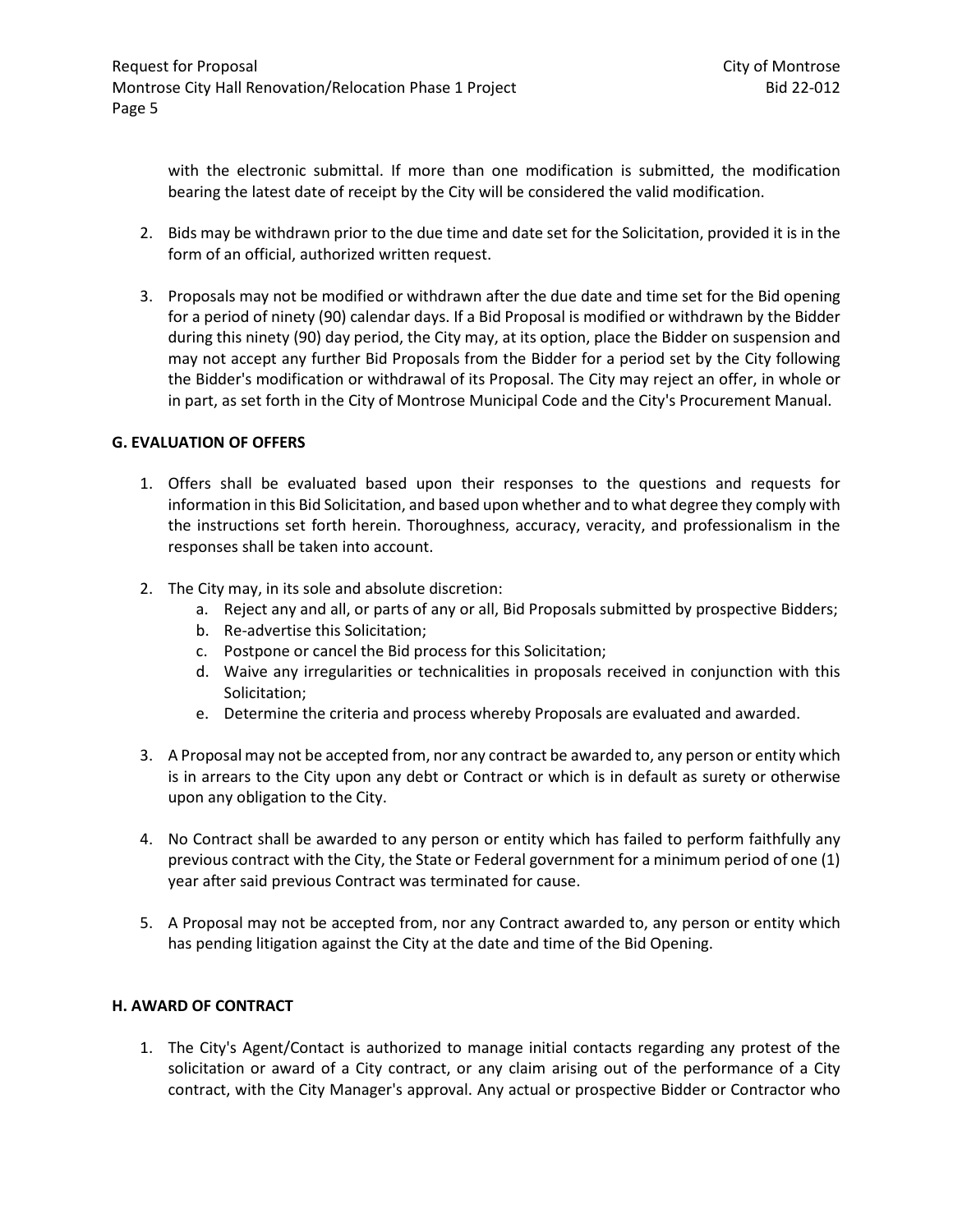has a grievance in connection with the solicitation or award of a contract shall first seek resolution of the matter with the City's Agent/Contact.

- 2. If the City Manager or City designee does not, within thirty (30) days after receiving a protest, or within such longer period as may be agreed upon by the parties, issue a written decision on the protest or make a determination that award of the contract is necessary, the protest shall be considered denied.
- 3. By law, the City reserves the right to accept or reject any or all proposed bids, or any combination of them, and to waive any informality or irregularity in the bid or in the bidding.
- 4. Successful Bidders shall comply with all local, state, and federal directives, ordinances, rules, orders, and laws as applicable to, and affected by, the Bid Proposal.
- 5. No Bidder shall be excluded from consideration for award in conjunction with this solicitation on the basis of race, color, creed, national origination, handicap, or sex, or be subjected to discrimination under any contractual award administered by the City.

#### **I. CONTRACTUAL OBLIGATIONS**

1. In order to ensure the efficient utilization of tax dollars, successful Bidders shall comply with all contractual obligations contained in the Contract Documents, as set forth in the contract signed by the City and Bidder. A sample contract that Bidder will be expected to sign will be supplied to the shortlisted candidates with the Interview Invitation.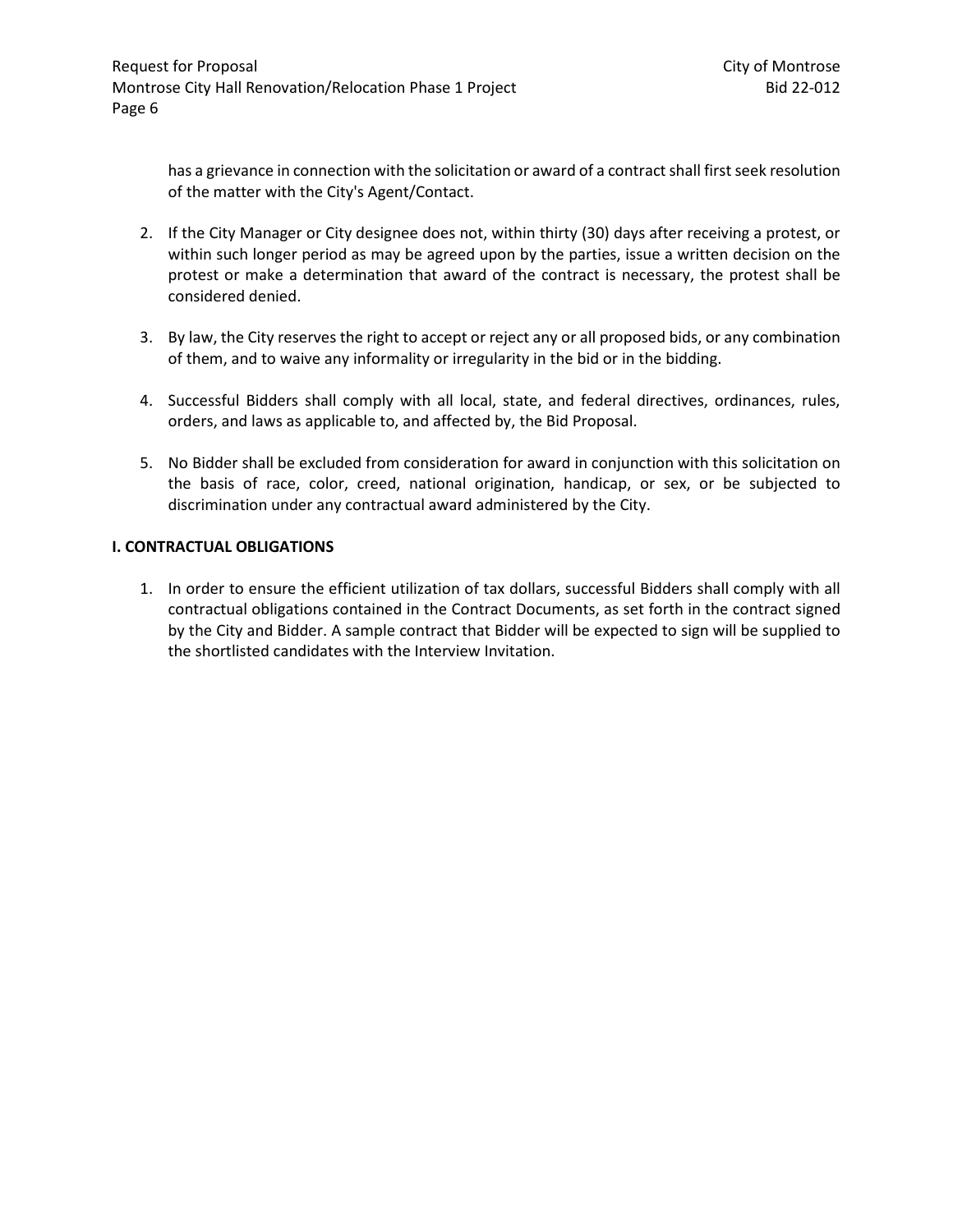# **SPECIAL CONDITIONS**

#### **A. PRE-BID CONFERENCE**

There will be a site walk on 6/15/2022 at 400 East Main Street, Montrose, CO for the shortlisted candidates.

## **B. CONTACT PERSON**

During the course of this request process, from issuance until a recommendation for award, Bidders shall not initiate contact related to this request with anyone other than the officially designated individuals:

For this bid the contacts are Jim Scheid at 970.240.1481 or email: jscheid@ci.montrose.co.us and Reilly O'Brien at 303-775-5051 or email: reilly.obrien@dynamicpm.com

Failure to abide by this requirement may result in disqualification from further participation in this process.

#### **C. QUESTION DEADLINE**

All questions regarding this Request for Proposal shall be directed by email to Jim Scheid at jscheid@ci.montrose.co.us and Reilly O'Brien at reilly.obrien@dynamicpm.com

All inquiries shall clearly identify the name of the firm and the authorized representative, the RFP number and Title and a method or address to which the responses shall be made.

The deadline for receipt of questions from Bidders regarding this RFQ/P is 5/24/2022 by 10:00 am MT.

Responses will be prepared by the City in an addendum and published on the City of Montrose web site at: www.cityofmontrose.org under Department Services, Purchasing, Open bids, and this bid name. The responses in writing are the only official answers.

#### **D. SUBMITTAL INSTRUCTIONS**

The City desires to receive a clear, concise, economical presentation of the vendor's proposal. Candidates for this Request for Qualification and Proposal for professional services shall submit the following by electronic mail to bids@ci.montrose.co.us with a CC to: reilly.obrien@dynamicpm.com by 10:00 AM Mountain Time on June 6, 2022.

A complete submission includes the following:

- 1. Signed Cover Letter
- 2. Firm Information
- 3. Qualifications of Proposed Team
- 4. Similar Project Experience
- 5. Schedule
- 6. Project Approach
- 7. References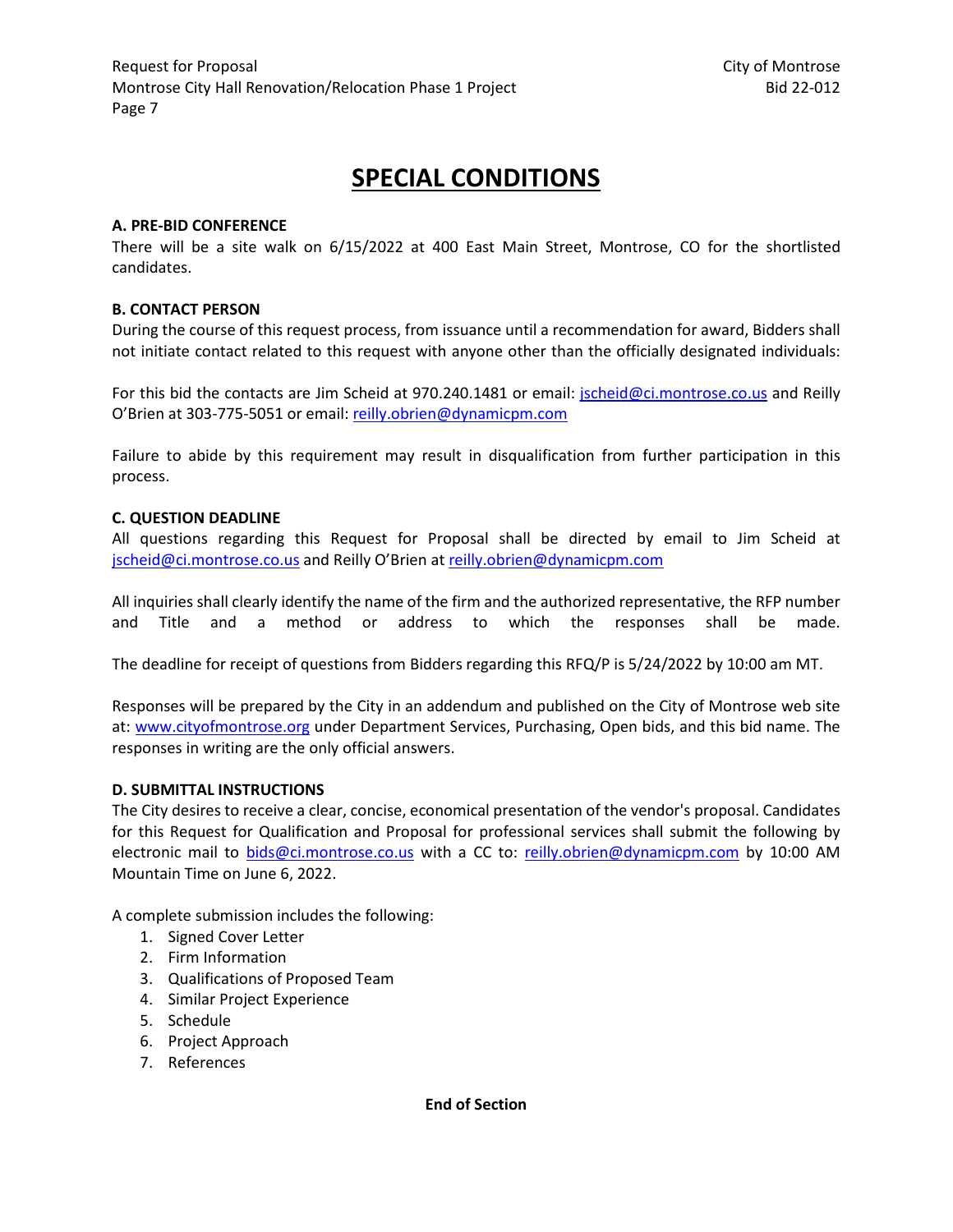# *REQUEST FOR QUALIFICATIONS & PROPOSAL (RFQ/P)*  FOR PROFESSIONAL SERVICES



Request for Qualifications & Proposal for Professional Services **CONSTRUCTION MANAGER / GENERAL CONTRACTOR**  For the Montrose City Hall Relocation/Renovation Phase 1

City of Montrose

**Qualifications Due 6.6.22 @ 10 AM** 

**Provided by: DYNAMIC PROGRAM MANAGEMENT**

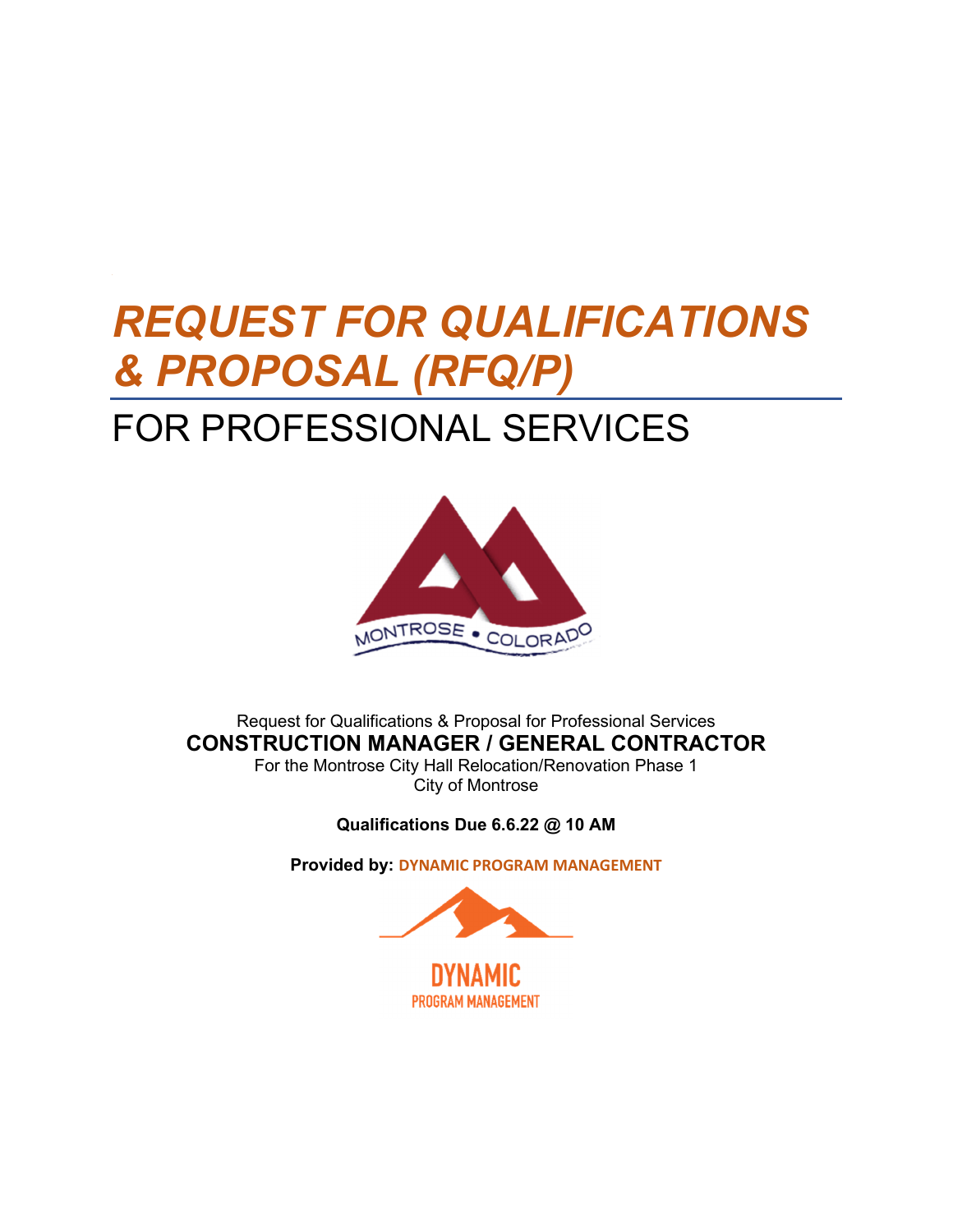# **Request for Qualifications & Proposal**

# **A. Invitation & Procurement Schedule**

The City of Montrose (Owner) would hereby invite interested firms and/or individuals (Professional Service Providers) to submit a response to this Request for Qualifications & Proposal (RFQ/P) for professional services in support of the Montrose City Hall Relocation/Renovation Phase 1 Project, located at 400 East Main Street, Montrose, CO 81403.

#### **QUALIFICATIONS DUE DATE/DELIVERY REQUIREMENTS- 10:00 a.m. June 6, 2022 SUBMITTAL INSTRUCTIONS**

**The City desires to receive a clear, concise, economical presentation of the vendor's proposal. Candidates for this Request for Qualification and Proposal for professional services shall submit the following by electronic mail to bids@ci.montrose.co.us with a CC to: reilly.obrien@dynamicpm.com by 10:00 AM Mountain Time on June 6, 2022.** 

**No physical copy will be required, please address the Cover Letter to:** 

Mr. Jim Scheid, Public Works Manager 433 S 1st St, Montrose, CO 81401

All official communication with Candidates and questions regarding this RFQ/P will be via email to the Owner's Representative, Dynamic Program Management, at reilly.obrien@dynamicpm.com with a cc to jscheid@ci.montrose.co.us

All Candidate inquiries will be responded to at the same time which will be after the "Clarification Deadline." **Responses to clarification will be made available on the City's website in the same location as the RFQ/P.** Candidates should not rely on any other statements, either written or oral, that alter any specification or other term or condition of the RFQ/P during the open solicitation period. **Candidates should not contact any other team members, or any individual associated with the Owner regarding this RFQ/P or this project.** 

# **PROCUREMENT SCHEDULE**

| <b>RFQ/P Available</b>                                | 5.12.2022   |
|-------------------------------------------------------|-------------|
| RFQ/P Clarification Deadline by 10 AM                 | 5.24.2022   |
| <b>RFQ/P Clarification Responses</b>                  | 5.26.2022   |
| <b>RFQ/P Qualifications due by 10 AM</b>              | 6.6.2022    |
| Interview Invitations sent to Short-Listed Candidates | 6.9.2022    |
| Pre-Bid Meeting 400 East Main Street                  | 6.15.2022   |
| <b>Interviews</b>                                     | 6.23.2022   |
| Candidates Notified of Selection                      | 6.27.2022   |
| <b>Contract Formally Accepted by City Council</b>     | 7.20.2022   |
| <b>Notice to Proceed</b>                              | 7.21.2021   |
| <b>Construction Commences</b>                         | August 2022 |
| <b>Construction Complete</b>                          | 1.15.2023   |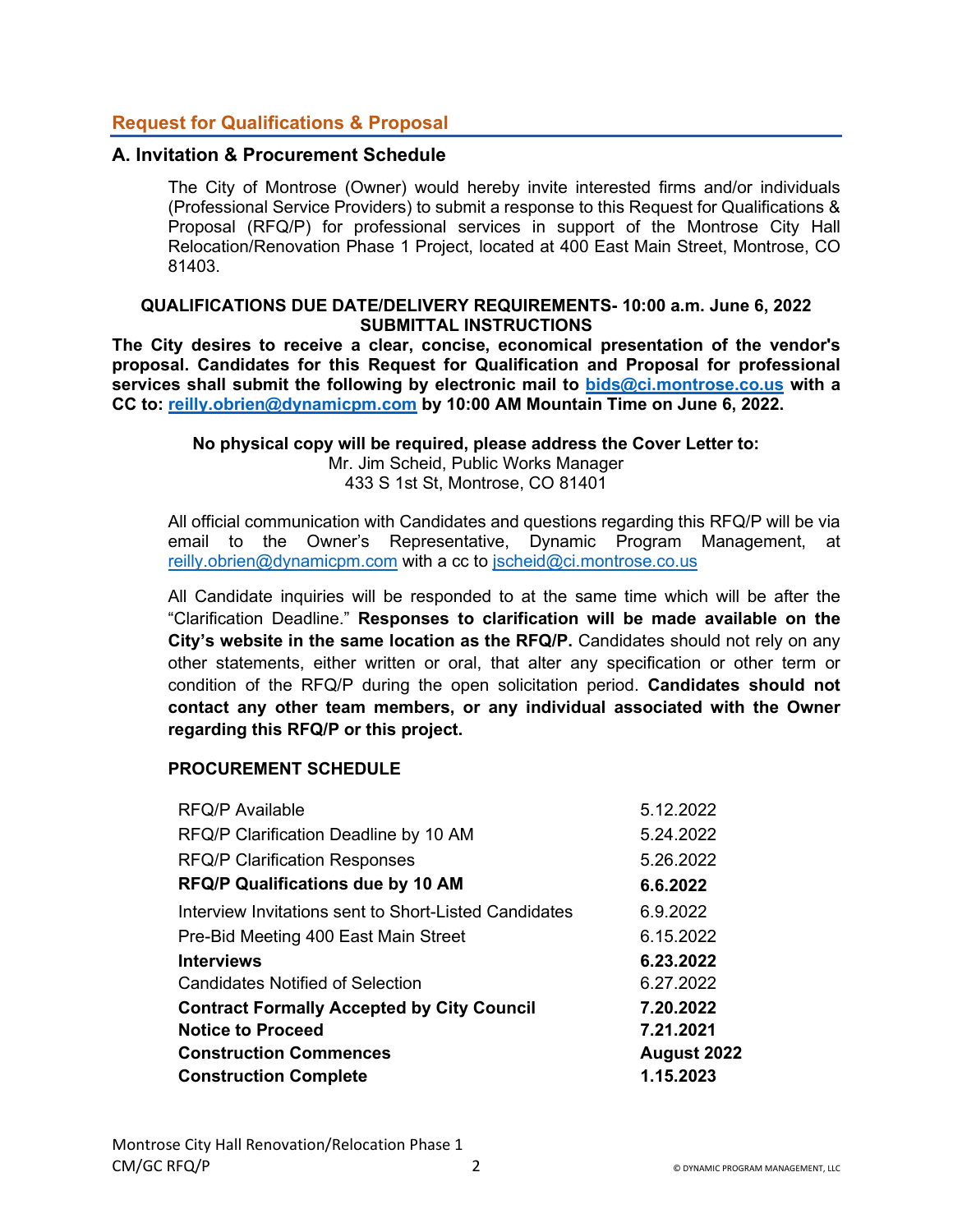# **SUBMISSION CHECK LIST**

A complete submission includes the following:

- 1. Signed Cover Letter
- 2. Firm Information
- 3. Qualifications of Proposed Team
- 4. Similar Project Experience
- 5. Schedule
- 6. Project Approach
- 7. References

**Estimates and Fees are not to be submitted at this time**. The Candidates shortlisted after this Qualifications submittal will be invited for interviews, fee proposals will be required as part of the interview process. The shortlisted Candidates will also be invited to a site walk per the procurement schedule.

# **CONTRACT FORMAT**

The contract format for this project will be a modified AIA A133-2017 and AIA A201 General Conditions. The short-listed Candidates invited for interviews will be provided with the proposed contract for comment prior to interviews.

# **B. Owner and Project Information**

Please refer to the Owner's website here (https://www.cityofmontrose.org/) for information regarding the Owner.

The City of Montrose (Owner) is renovating the old Wells Fargo building located at 400 East Main Street, Montrose, CO into the City's new City Hall location.

The selected CM/GC will be managing the renovation of the office spaces within the building at 400 E Main St (previously Wells Fargo). The renovation will consist of select demolition, reconstruction of a walls, and replacement of finishes. The renovation will include:

- Updating the public restrooms
- Remodeling the back-of-house restrooms
- Constructing half-walls in the lobby area to better define the space
- Construction of security walls/doors
- Restoring areas impacted by asbestos abatement (abatement by City)
- Removing and replacing existing wall covering
- Installation of security/network cabling and equipment
- Replacement of existing door hardware
- And, other repairs needed to allow for the conversion of the previous bank building to function as City Hall

The anticipated budget for the scope of work listed above is \$575k to \$675k.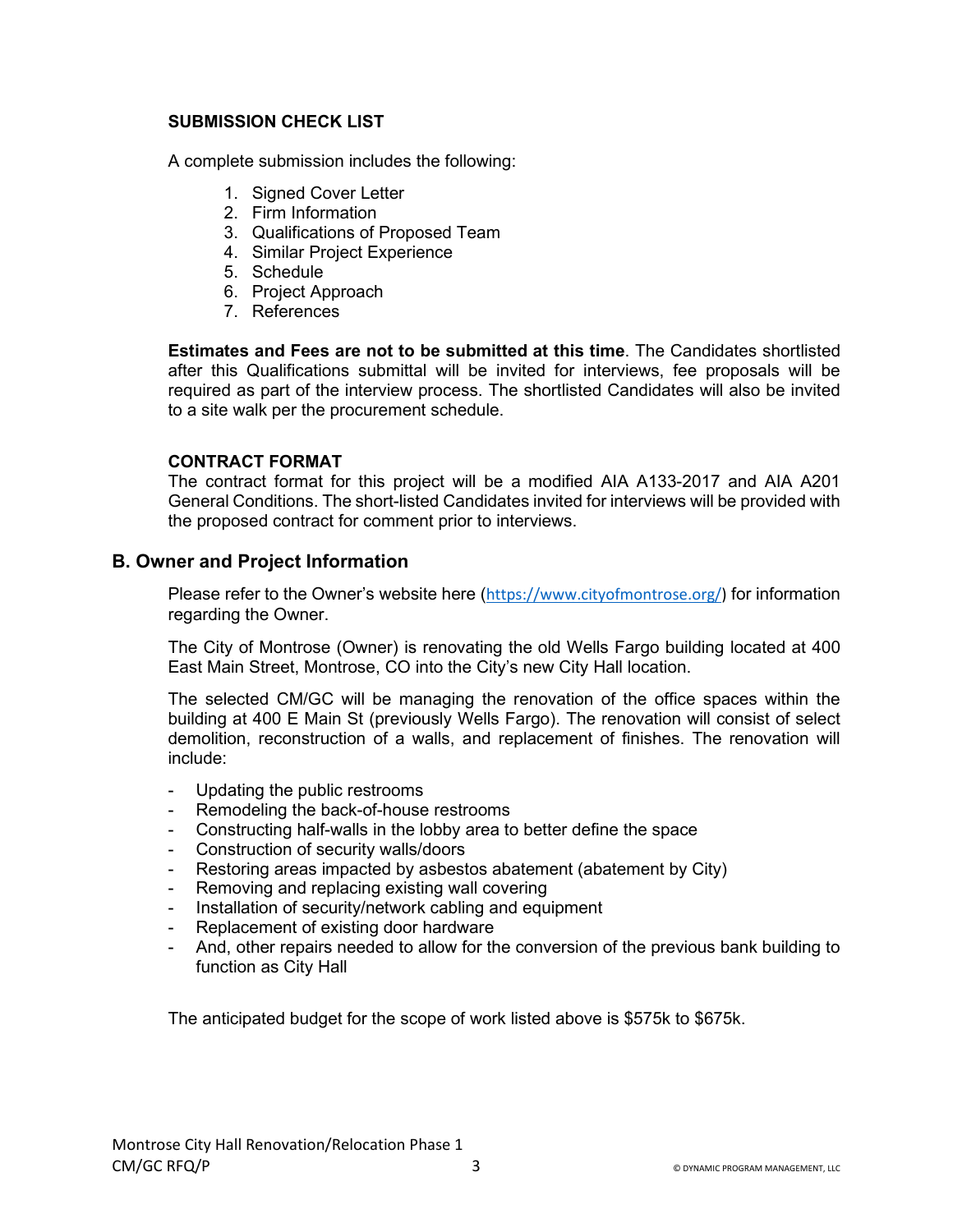The Owner intends to hire, or has already selected, the following professionals for the project team:

> Architect / Engineering (Motley Architecture and Design) Owner's Representative (Dynamic Program Management) CM/GC (*in progress*) Moving Company *(upcoming*) Construction Material & 3rd Party testing (*upcoming*)

# **C. Scope of Work**

The CM/GC Scope of Work will generally consist of the requirements in the AIA A133- 2017 and AIA A201 General Conditions contract and the following:

# **TRANSPARENCY**

All scope of work shall be completed in a collaborative and transparent manner. The Candidate should expect to attend City Council, Owner, OAC, and Community meetings understanding some of these meetings will take place in evenings outside of normal business hours. All subcontractor bid responses will be shared with the Owner for review.

# **PRECONSTRUCTION SERVICES**

Candidate shall immediately provide preconstruction services upon selection. Detailed Design Development and final GMP estimates will be provided by the Candidate.

As needed, Candidate will provide real-time pricing with the objective to hold the project within target budget. A trend log, including potential alternates and value engineering, shall be managed and communicated by the Candidate to the team members. Upon award the selected Candidate will begin a constructability review of the Construction Documents.

All work shall be competitively bid for the project and presented to the owner for final acceptance of subcontractors. Candidate shall provide to the team any cost increases or decreases to select local subcontractors.

Candidate will coordinate with team members to establish a detailed construction schedule identifying long lead items and critical path activities. The Candidate will collaborate with the Owner and Design Team to plan an acceptable site staging and work plan to separate construction activities from the operating park facilities.

# **CONSTRUCTION**

The Owner is seeking a CM/GC to coordinate and manage the building process as a member of the project team. The Candidate shall understand construction methods and techniques. Candidate shall construct the project in accordance with construction documents and specifications within the scheduled timeframe. The Owner is seeking a CM/GC who is motivated to serve the community, has completed similar projects, and has the resources available to complete the project on time.

**Site –** Candidate will provide supervision of all internal personnel and subcontractors including ensuring internal personnel and subcontractors on site have cleared background checks based on the Owner's criteria. Candidate will ensure prohibited items by law are not brought onto The City's property by those under the Candidate's responsibility.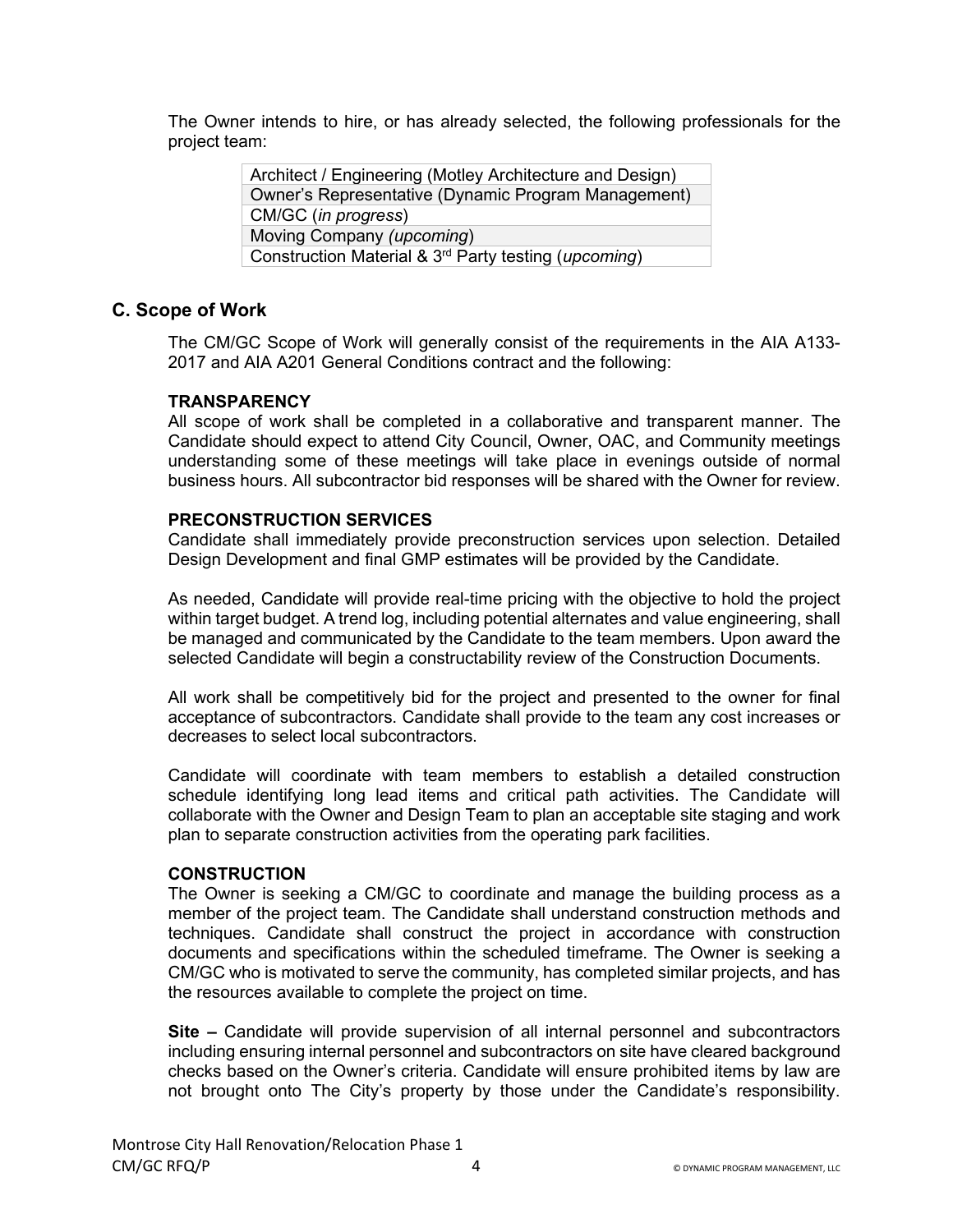Candidate is responsible for site safety. Candidate will work with the Owner's selected construction material testing firm to provide appropriate notice of inspection requests.

**Schedule –** Candidate shall manage the construction schedule and communicate the 3 week look ahead schedule every week and provide updated full project schedules monthly with each application for payment.

**Budget** - Candidate is responsible for the construction budget and will provide weekly budget updates to the Owner and Design Team. Pay applications will be provided per the contract in a timely fashion so that invoices may be submitted to the Owner for payment.

**Documentation -** Maintain and provide to the Owner all construction related documentation such as RFI's, submittals, schedules, and inspections.

**Quality –** Quality control is the CM/GC's responsibility. The Candidate shall provide a product with the highest quality workmanship.

**Completion -** Close-out and warranty services will be in accordance with contract documents. CM/GC will work with project team members to close out the project proactively and efficiently at completion. Candidate will provide warranty request process to the Owner and respond appropriately and timely to such requests.

## **UTILITY COORDINATION**

Candidates will be expected to assist in utility coordination with the various utility providers with assistance from the Owner and Design Team.

#### **LOCAL EXPENSES**

Candidate should understand local economic impact is important to the Owner. The Candidate will be expected to track and report to the Owner on each pay application a breakout of local expenses for any local labor, subcontractor, meals, lodging, subconsultants, gas, etc. made within Montrose County boundaries for the duration of the project. These expenses are compiled each month and provided to City Council as an estimate of expenses spent within the community as a result of the project.

#### **PROJECT FUNDING**

This project is funded from the General Fund Reserves, approved in the 2022 City Budget.

# **D. Submittal Requirements**

Responses shall respond to each item noted below. Please limit response information to relevant information only.

No fees or estimate are being requested as part of this Qualifications Submittal. General Conditions and Fees will be requested from the shortlisted Candidates for submission prior to their interviews. The General Conditions and Fees will be considered as selection criteria.

# **1. SIGNED COVER LETTER / LETTER OF INTEREST**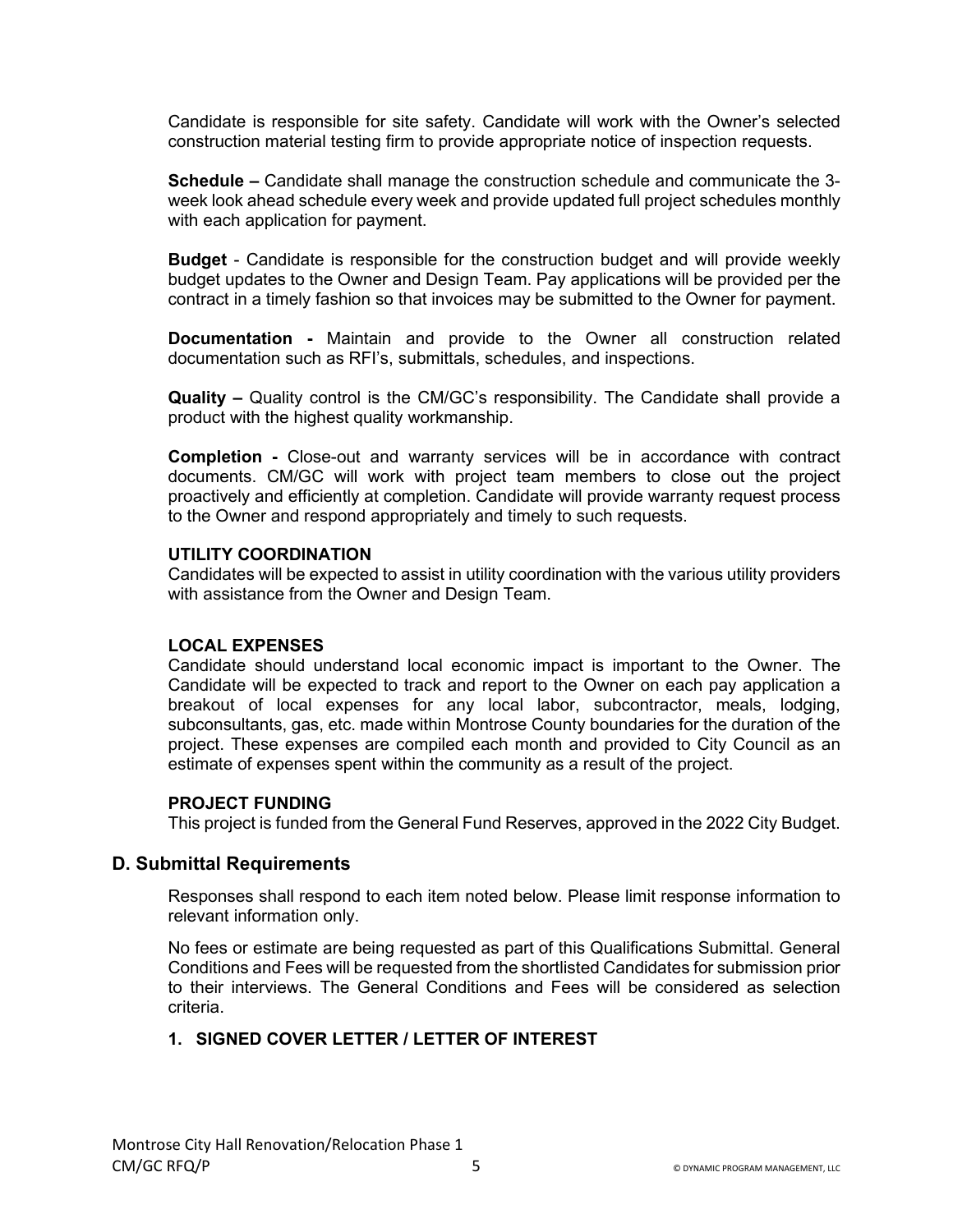# **2. FIRM INFORMATION**

Provide a brief history of the firm including the following information:

- Number of years in business
- Location of office servicing
- Location of main office, if different
- Provide a statement for the maximum dollar value in which your firm can be bonded, and the amount currently bonded with confirmation statement from bonding company
- Provide your firm's EMR
- Information on any claims or lawsuits your firm has had in the past 10 years.
- Confirmation your firm will include all items outlined in the Scope of Work in Section C.
- Indicate if your team meets the following Insurance requirements. Please provide an Acord Format Insurance Certificate showing existing limits.
	- o **General Liability**
		- Commercial General Aggregate **\$ 2,000,000**
		- **Products/Completed Operations Aggregate** \$ 2,000,000
		- Each Occurrence Limit \$ 1,000,000
		- Personal/Advertising Injury by \$1,000,000
	- o **Auto Liability** 
		- \$1,000,000 Bodily Injury/Property Damage Each Accident Coverage applying to owned, hired and non-owned autos
	- o **Workers' Compensation**
		- **Per State minimums**

# **3. QUALIFICATIONS OF PROPOSED TEAM**

- Provide organizational chart for your proposed team, including roles and responsibilities for each team member
- Provide resumes for all key team members
- Please note proposed key team members are expected to be involved throughout the life of the project and may not be changed without written authorization from the Owner

# **4. SIMILAR PROJECT EXPERIENCE**

- Provide project profiles for up to five similar projects in progress or completed by your firm. Please include the following:
	- o Project Description including the project start and finish dates
	- o Approximate Program Cost
	- o Client Contact Information
	- o Architect Contact Information
	- o Information regarding if the project was delivered on time and on budget, and if not, why?
	- o A description of how this project is similar to the Montrose City Hall Renovation/Relocation Phase 1
- The selection committee is interested in reviewing projects in which the proposed key team members have worked together.

# **5. SCHEDULE**

- Provide a detailed project construction schedule that clearly identifies key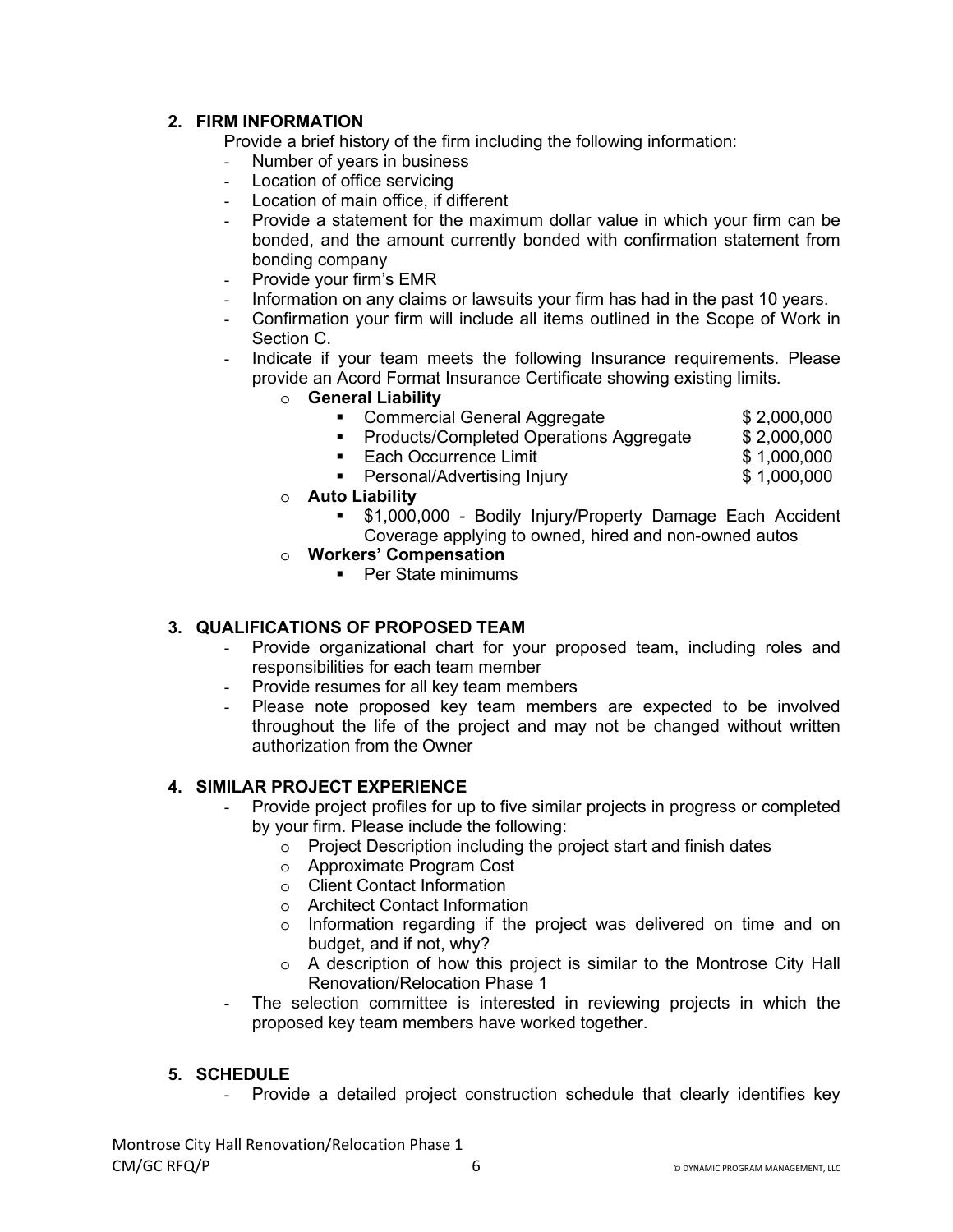milestones for the project working within the following constraints:

- o Construction start: August 2022
- $\circ$  Project Completion: no later than January 15<sup>th</sup>, 2023
- Describe how your firm will ensure the project schedule will be met
- Discuss any areas in which there could be opportunities to expedite the work

# **6. PROJECT APPROACH**

- Provide your team's philosophy in approaching projects within the CM/GC delivery system.
- How do you manage challenges with respect to budget, schedule, and ensuring quality of the finished project?
- Discuss how your firm will include local suppliers and subcontractors in the bidding process.
- Describe your approach to construction operations on an occupied site.

## **7. REFERENCES**

Provide a list of up to ten municipal projects completed or started within the past 5 years by your firm with contact information, along with a brief project description. Identify in the reference list which projects this CM/GC team has performed collectively. The Owner reserves the right to check additional references beyond those provided in the submittal.

## **SUBMITTAL SCORING MATRIX**

| <b>Submittal Section</b>               | <b>Points</b>     |
|----------------------------------------|-------------------|
| <b>COVER LETTER</b>                    | O                 |
| <b>FIRM INFORMATION</b>                | 10                |
| <b>QUALIFICATIONS OF PROPOSED TEAM</b> | 25                |
| SIMILAR PROJECT EXPERIENCE             | 20                |
| <b>SCHEDULE</b>                        | 10                |
| PROJECT APPROACH                       | 25                |
| <b>REFERENCES</b>                      | 10                |
| <b>TOTAL</b>                           | <b>100 POINTS</b> |

# **E. Short List and Interviews**

From the scoring results, the selection committee will shortlist 3-5 firms to invite to an interactive interview. At the time of interviews, initial scoring will be discarded, and all firms will start from equal scoring positions.

The interview format will include an initial session prepared by the Candidate with the selection committee and then time for Q&A. General Conditions, fees, and contract comments will be submitted in advance of the interviews. General Conditions and fees will be reviewed for all short-listed firms and will be a portion of the scoring matrix for final selection.

The proposed contract and more detailed interview format information will be provided to the short-listed Candidates.